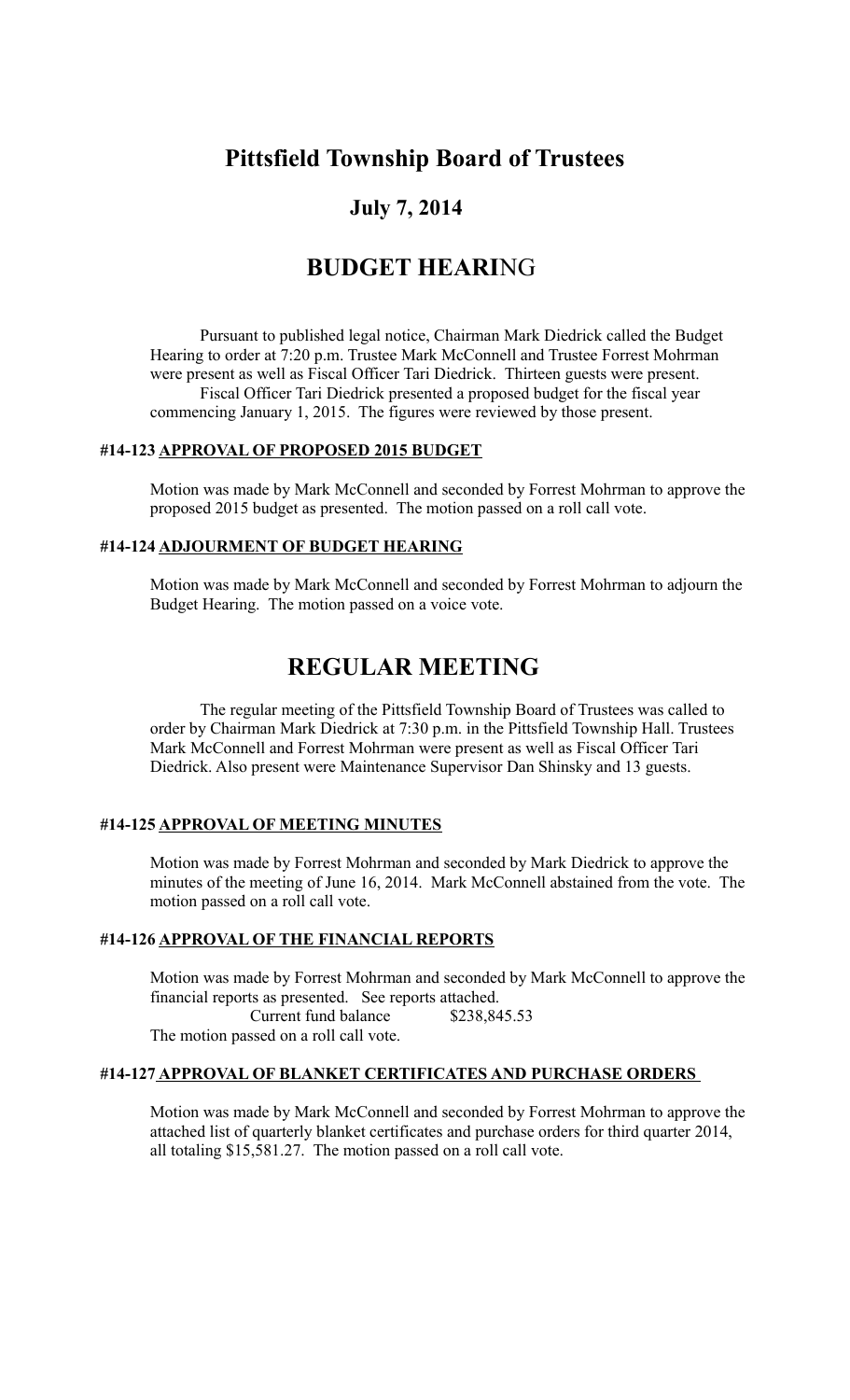## **#14-128 APPROVAL OF PAYMENT OF CURRENT BILLS**

Motion was made by Mark McConnell and seconded by Forrest Mohrman to approve the following:

Vouchers #47, #48, and #49 Warrants #9696 through #9720 All totaling \$13,966.36 The motion passed on a roll call vote.

## **MEETING REPORTS**

Storm Water – June 19 – Mark McConnell LCTA – June 19 – Forrest Mohrman WFD – July 2 – Mark Diedrick ODOT – Mark McConnell – Mark met with ODOT and discussed the flooding issues on Rt. 58. In the recent storm, residue blocked the culverts on the road.

#### **NEW BUSINESS –**

Forrest Mohrman discussed the slide repairs that need to be done for the OTARMA Risk Management project. Forrest will make the necessary corrections to the slide.

Denise Breyley reported that there were grooves made on Hawley Road. A disc was dropped on the road causing grooves about ½ inch deep. After discussion, it was decided to leave the road without repairs at this time. Any material used to repair the grooves would cause upheaval in the road surface.

There was a discussion of the cemetery pine trees. The trees on the edge of the cemetery are diseased and will need to be replaced. It was decided to research the purchase of hardwood trees for replacement of these pines. It was suggested that residents might wish to donate these trees to the Township cemetery. Discussion will follow at the next meeting.

It was decided to have the fall Dumpster Day on September 6, 2014. Dumpsters will be scheduled for that day. Postcards will be sent to notify residents of the event.

## **ZONING BUSINESS –**

Dan Shinsky reported that the issue of an oversized building is being referred to the Board of Zoning Appeals. The meeting to discuss the issue will be on July 24, 2014.

#### **ROAD AND MAINTENANCE REPORT –**

Dan Shinsky reported that he has been mowing the township roadsides. The Rif-Raf stone has been placed on the Hughes Road ditch. Playground mulch has been installed. There is a need for some tree trimming along roadsides.

Walt Bredel thanked the Trustees for attending the county zoning meeting held recently.